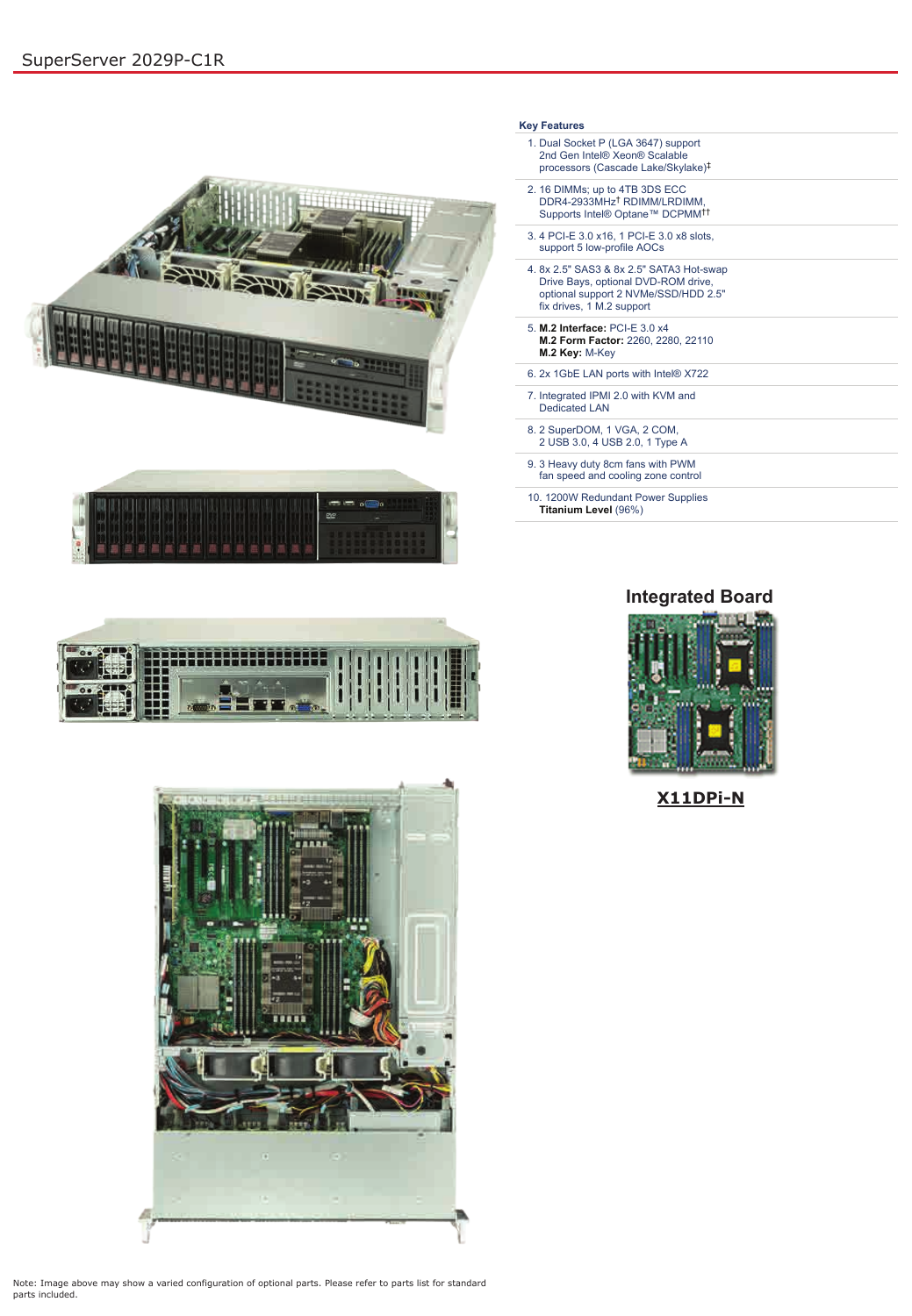## **Specifications**

| <b>Product SKUs</b>           |                                                                                                             |  |  |  |
|-------------------------------|-------------------------------------------------------------------------------------------------------------|--|--|--|
| <b>SYS-2029P-C1R</b>          | SuperServer 2029P-C1R (Black)                                                                               |  |  |  |
|                               |                                                                                                             |  |  |  |
| <b>Motherboard</b>            |                                                                                                             |  |  |  |
| <b>Super X11DPi-N</b>         |                                                                                                             |  |  |  |
|                               |                                                                                                             |  |  |  |
| <b>Processor/Cache</b>        |                                                                                                             |  |  |  |
| <b>CPU</b>                    | Dual Socket P (LGA 3647)                                                                                    |  |  |  |
|                               | 2nd Gen Intel® Xeon® Scalable Processors and Intel®<br>Xeon <sup>®</sup> Scalable Processors <sup>‡</sup> , |  |  |  |
|                               | Dual UPI up to 10.4GT/s                                                                                     |  |  |  |
|                               | Support CPU TDP 70-205W                                                                                     |  |  |  |
| Cores<br><b>Note</b>          | Up to 28 Cores<br><sup>‡</sup> BIOS version 3.2 or above is required to support 2nd Gen                     |  |  |  |
|                               | Intel® Xeon® Scalable processors (codenamed Cascade                                                         |  |  |  |
|                               | Lake-R)                                                                                                     |  |  |  |
| <b>System Memory</b>          |                                                                                                             |  |  |  |
|                               |                                                                                                             |  |  |  |
| <b>Memory</b><br>Capacity     | $\Box$ 16 DIMM slots<br>Up to 4TB 3DS ECC DDR4-2933MHz <sup>†</sup> RDIMM/LRDIMM                            |  |  |  |
|                               | ■ Supports Intel® Optane™ DCPMM <sup>††</sup>                                                               |  |  |  |
| <b>Memory Type</b>            | 2933 <sup>†</sup> /2666/2400/2133MHz ECC DDR4 RDIMM/LRDIMM                                                  |  |  |  |
| <b>Note</b>                   | <sup>†</sup> 2933MHz in two DIMMs per channel can be achieved by<br>using memory purchased from Supermicro  |  |  |  |
|                               | <sup>11</sup> Cascade Lake only. Contact your Supermicro sales rep for<br>more info.                        |  |  |  |
|                               |                                                                                                             |  |  |  |
| <b>On-Board Devices</b>       |                                                                                                             |  |  |  |
| <b>Chipset</b>                | Intel® C621 chipset                                                                                         |  |  |  |
| <b>SATA</b>                   | SATA3 (6Gbps); RAID 0, 1, 5, 10                                                                             |  |  |  |
| <b>SAS</b>                    | Broadcom 3108 SAS3 (12Gbps) controller;                                                                     |  |  |  |
|                               | HW RAID 0, 1, 5, 6, 10, 50, 60                                                                              |  |  |  |
| <b>Network</b><br>Controllers | Dual 1GbE LAN with Intel® X722                                                                              |  |  |  |
| <b>IPMI</b>                   | Support for Intelligent Platform Management Interface v.2.0                                                 |  |  |  |
|                               | <b>PMI 2.0 with virtual media over LAN and KVM-over-LAN</b><br>support                                      |  |  |  |
| <b>Graphics</b>               | ASPEED AST2500 BMC                                                                                          |  |  |  |
|                               |                                                                                                             |  |  |  |
| <b>Input / Output</b>         |                                                                                                             |  |  |  |
| <b>SATA</b>                   | 8 SATA3 (6Gbps) ports                                                                                       |  |  |  |
| <b>SAS</b>                    | 8 SAS3 (12Gbps) ports                                                                                       |  |  |  |
| LAN                           | 2 RJ45 Gigabit Ethernet LAN ports<br>1 RJ45 Dedicated IPMI LAN port                                         |  |  |  |
| <b>USB</b>                    | $\sqrt{2}$ 2 USB 3.0 ports (2 rear)                                                                         |  |  |  |
|                               | $\blacksquare$ 4 USB 2.0 ports (2 rear, 2 front)                                                            |  |  |  |
| Video                         | 1 USB Type A<br>- 1 VGA Connector                                                                           |  |  |  |
| Serial Port /                 | 2 Fast UART 16550 serial                                                                                    |  |  |  |
| <b>Header</b>                 | 2 COM Ports (1 rear, 1 front)                                                                               |  |  |  |
|                               |                                                                                                             |  |  |  |
| <b>System BIOS</b>            |                                                                                                             |  |  |  |
| <b>BIOS Type</b>              | $\blacksquare$ AMI UEFI                                                                                     |  |  |  |
| <b>Management</b>             |                                                                                                             |  |  |  |
| <b>Software</b>               |                                                                                                             |  |  |  |
|                               | Intel® Node Manager<br>∎ IPMI 2.0                                                                           |  |  |  |
|                               | KVM with dedicated LAN<br>$\blacksquare$ NMI                                                                |  |  |  |
|                               | ∎ SSM, SPM, SUM                                                                                             |  |  |  |
|                               | SuperDoctor® 5<br><b>Watchdog</b>                                                                           |  |  |  |
| <b>Power</b>                  | ACPI Power Management                                                                                       |  |  |  |
| Configurations                |                                                                                                             |  |  |  |

## **PC Health Monitoring**

| <b>CPU</b>         | Monitors for CPU Cores, Chipset Voltages, Memory.<br>4+1 Phase-switching voltage regulator                            |  |  |
|--------------------|-----------------------------------------------------------------------------------------------------------------------|--|--|
| <b>FAN</b>         | Fans with tachometer monitoring<br>■ Status monitor for speed control<br>■ Pulse Width Modulated (PWM) fan connectors |  |  |
| <b>Temperature</b> | Monitoring for CPU and chassis environment<br>Thermal Control for fan connectors                                      |  |  |

| <b>Chassis</b>                            |                                                                                                         |  |  |  |  |
|-------------------------------------------|---------------------------------------------------------------------------------------------------------|--|--|--|--|
| <b>Form Factor</b>                        | 2U Rackmount                                                                                            |  |  |  |  |
| <b>Model</b>                              | CSE-213AC-R1K23LPB                                                                                      |  |  |  |  |
| <b>Dimensions and Weight</b>              |                                                                                                         |  |  |  |  |
| Height                                    |                                                                                                         |  |  |  |  |
| Width                                     | 3.5" (89mm)<br>■ 17.2" (437mm)                                                                          |  |  |  |  |
| Depth                                     | 24.8" (630mm)                                                                                           |  |  |  |  |
| Package                                   | $11"$ (H) x 29" (W) x 38.7" (D)                                                                         |  |  |  |  |
| Weight                                    | Net Weight: $38$ lbs $(17.4 \text{ kg})$<br>Gross Weight: 63 lbs (28.8 kg)                              |  |  |  |  |
| <b>Available Color</b>                    | Back                                                                                                    |  |  |  |  |
|                                           |                                                                                                         |  |  |  |  |
| <b>Front Panel</b>                        |                                                                                                         |  |  |  |  |
| <b>Buttons</b>                            | • Power On/Off button<br><b>System Reset button</b><br>H.                                               |  |  |  |  |
| <b>LEDs</b>                               | <b>Power LED</b>                                                                                        |  |  |  |  |
|                                           | Hard drive activity LED<br>Network activity LEDs                                                        |  |  |  |  |
|                                           | System Overheat LED / Fan fail LED /<br><b>UID LED</b>                                                  |  |  |  |  |
|                                           |                                                                                                         |  |  |  |  |
| <b>Expansion Slots</b>                    |                                                                                                         |  |  |  |  |
| <b>PCI-Express</b>                        | $\blacksquare$ 4 PCI-E 3.0 x16 slots                                                                    |  |  |  |  |
|                                           | 1 PCI-E 3.0 x8 slot                                                                                     |  |  |  |  |
|                                           | Support total of 5 Low-profile AOC                                                                      |  |  |  |  |
|                                           |                                                                                                         |  |  |  |  |
| <b>Drive Bays</b>                         |                                                                                                         |  |  |  |  |
| Hot-swap                                  | 8x 2.5" SAS3 and 8x 2.5" SATA3 Hot-swap drive bays                                                      |  |  |  |  |
| Peripheral                                | Optional DVD-ROM drive supports 1x slim or 1x 5.25" DVD<br>drive                                        |  |  |  |  |
| Optional                                  | Optional 2 NVMe/SSD/HDD 2.5" fix drives                                                                 |  |  |  |  |
|                                           | ■ 1 M.2 support                                                                                         |  |  |  |  |
|                                           |                                                                                                         |  |  |  |  |
| <b>System Cooling</b>                     |                                                                                                         |  |  |  |  |
| Fans                                      | 3 Heavy duty 8cm fans with PWM fan speed and cooling<br>zone control                                    |  |  |  |  |
| <b>Power Supply (76mm Width)</b>          |                                                                                                         |  |  |  |  |
| 1200W Redundant Power Supplies with PMBus |                                                                                                         |  |  |  |  |
| <b>Total Output</b><br><b>Power</b>       | $-1000W/1200W$                                                                                          |  |  |  |  |
| <b>Dimension</b>                          | $-76 \times 40 \times 336$ mm                                                                           |  |  |  |  |
| $(W \times H \times L)$                   |                                                                                                         |  |  |  |  |
| Input                                     | ■ 100-127Vac / 15-12A / 50-60Hz<br>200-240Vac / 8.5-7A / 50-60Hz                                        |  |  |  |  |
|                                           | 200-240Vdc / 8.5-7A (for CCC only)                                                                      |  |  |  |  |
| $+12V$                                    | Max: 83A / Min: 0A (100-127Vac)<br>Max: 100A / Min: 0A (200-240Vac)<br>Max: 100A / Min: 0A (200-240Vdc) |  |  |  |  |
| +5Vsb                                     | ■ Max: 4A / Min: 0A                                                                                     |  |  |  |  |
| <b>Output Type</b>                        | 19 Pairs Gold Finger Connector                                                                          |  |  |  |  |
| <b>Certification</b>                      | Titanium Level<br>[Test Report]                                                                         |  |  |  |  |
| <b>Operating Environment</b>              |                                                                                                         |  |  |  |  |
| <b>RoHS</b>                               | RoHS Compliant                                                                                          |  |  |  |  |
| Environmental                             | Operating Temperature:                                                                                  |  |  |  |  |
| Spec.                                     | $10^{\circ}$ C ~ 35 $^{\circ}$ C (50 $^{\circ}$ F ~ 95 $^{\circ}$ F)                                    |  |  |  |  |
|                                           | Non-operating Temperature:                                                                              |  |  |  |  |

 -40°C to 60°C (-40°F to 140°F) Operating Relative Humidity:

 8% to 90% (non-condensing) Non-operating Relative Humidity: 5% to 95% (non-condensing)